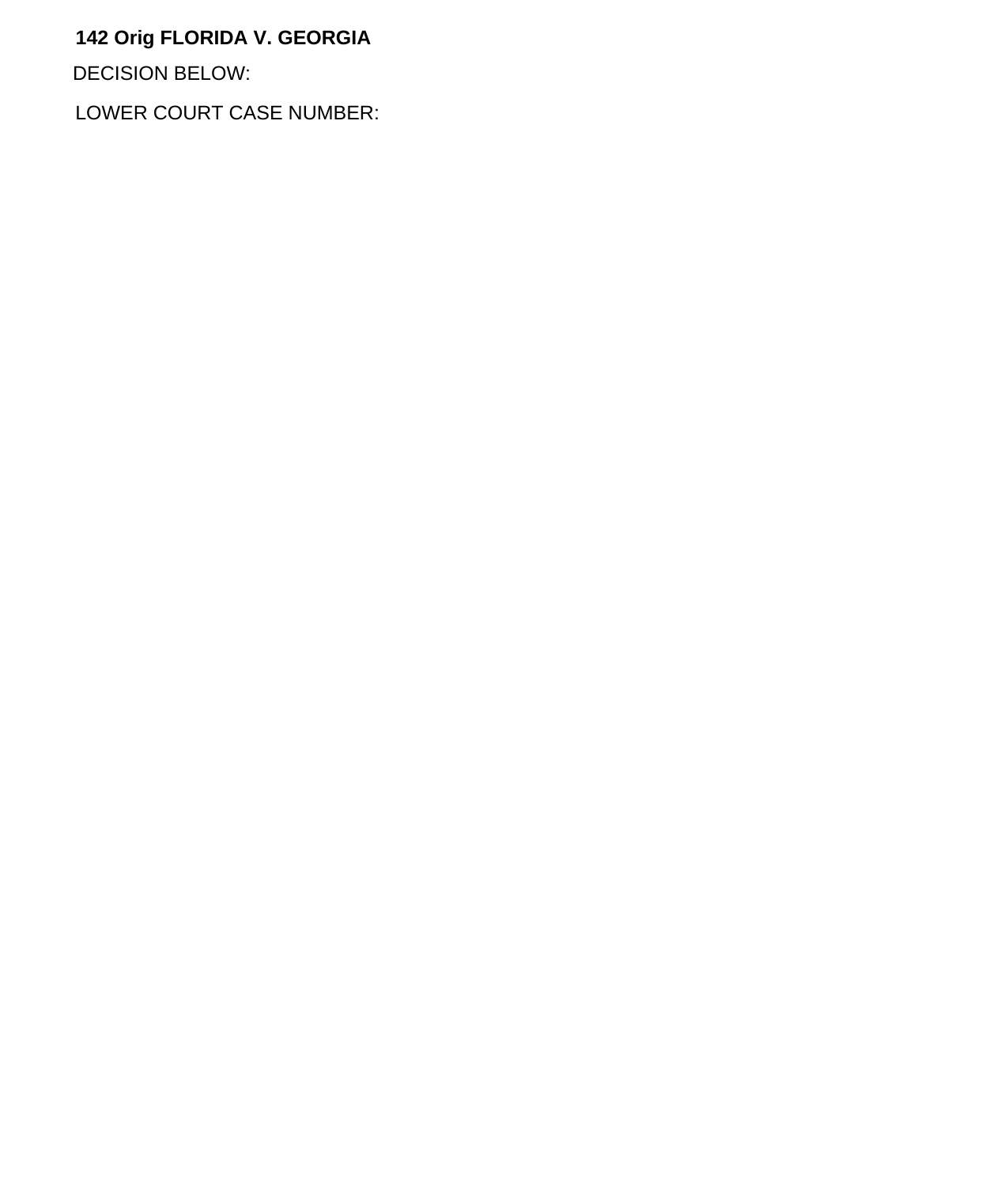QUESTION PRESENTED:

## EXCEPTIONS TO REPORT OF THE SPECIAL MASTER

Plaintiff State of Florida respectfully submits the following exceptions to the Report of the Special Master issued on December 11, 2019:

1. Florida takes exception to, and this Court should decline to adopt, the Special Master's recommendation to deny Florida's request for relief.

2. Florida also takes exception to, and this Court should decline to adopt, the components of the Special Master's report and recommendation, including:

a. The Special Master's application of a heightened burden of proof and inflexible inquiry at the equitable-balancing stage of this case;

b. The Special Master's conclusion that Florida has not been injured by Georgia's increasing consumption of the waters at issue;

c. The Special Master's conclusion that Georgia's use of the waters at issue has been reasonable and not inequitable;

d. The Special Master's conclusion that the U.S. Army Corps of Engineers (Corps) would not allow the additional water generated by a decree through to Florida when needed and would apply its Master Manual without modification;

e. The Special Master's conclusion that Florida would receive no appreciable benefits from a decree;

f. The Special Master's conclusion that Georgia would be greatly harmed by a decree;

g. The Special Master's conclusion that the benefits of a decree would not substantially outweigh the harms that might result;

h. The Special Master's failure to account for principles of equity and the constitutional role of this Court in resolving disputes among the States;

i. The Special Master's refusal to account for the benefits of a decree in redressing future conditions and preventing the situation from worsening; and

j. The other flaws discussed in the accompanying brief, which addresses these exceptions (and related errors) more fully.

3. Florida also takes exception to the Special Master's refusal to allow additional evidence, as to circumstances after the 2016 trial, concerning (i) the continued and worsening harm to the Apalachicola Bay and River; (ii) Georgia's continued increase in consumption of the waters at issue; (iii) the impact of the Corps' Revised Master Manual; and (iv) the reasonable modifications that could be made to that Manual to accommodate a decree.